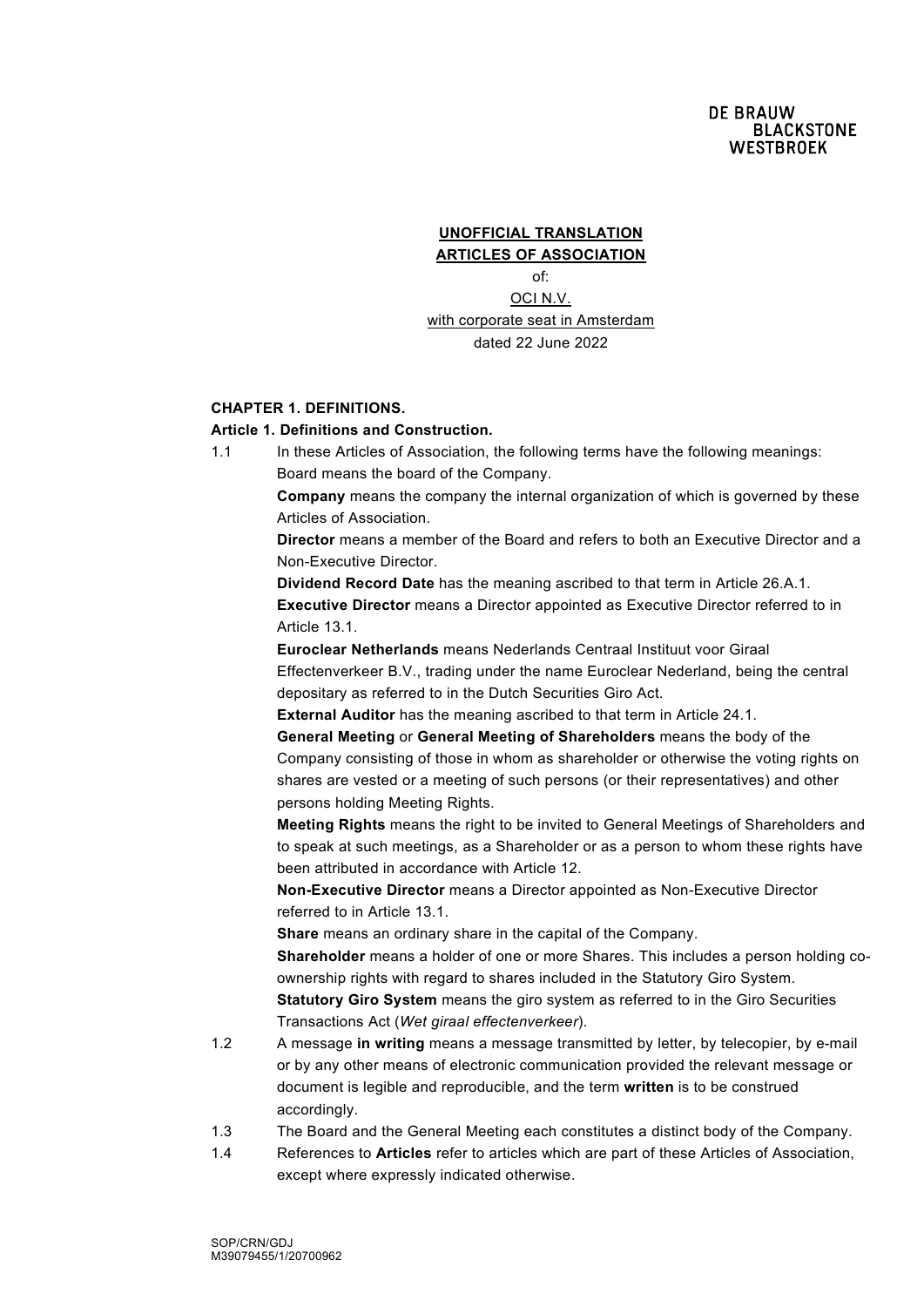1.5 Unless the context otherwise requires, words and expressions contained and not otherwise defined in these Articles of Association bear the same meaning as in the Dutch Civil Code. References in these Articles of Association to the law are references to provisions of Dutch law as it reads from time to time.

# **CHAPTER 2. NAME, OFFICIAL SEAT AND OBJECTS.**

# **Article 2. Name and Official Seat.**

- 2.1 The Company's name is: OCI N.V.
- 2.2 The official seat of the Company is in Amsterdam, the Netherlands.

# **Article 3. Objects.**

The objects of the Company are:

- (a) to incorporate, to participate in any way whatsoever in, to manage, to supervise businesses and companies;
- (b) to finance businesses and companies;
- (c) to borrow, to lend and to raise funds, including the issue of bonds, promissory notes or other securities or evidence of indebtedness as well as to enter into agreements in connection with aforementioned activities;
- (d) to render advice and services to businesses and companies with which the Company forms a group and to third parties;
- (e) to grant guarantees, to bind the Company and to pledge its assets for obligations of businesses and companies with which it forms a group and on behalf of third parties;
- (f) to acquire, alienate, manage and exploit registered property and items of property in general;
- (g) to trade in currencies, securities and items of property in general;
- (h) to develop and trade in patents, trade marks, licenses, know-how, copyrights, data base rights and other intellectual property rights; and
- (i) to perform any and all activities of an industrial, financial or commercial nature,

and to do all that is connected therewith or may be conducive thereto, all to be interpreted in the broadest sense.

## **CHAPTER 3. SHARE CAPITAL AND SHARES.**

## **Article 4. Authorised Capital and Shares.**

- 4.1 The authorised capital of the Company amounts to twelve million euro (EUR 12,000,000).
- 4.2 The authorised capital is divided into six hundred million (600,000,000) Shares, having a nominal value of two eurocent (EUR 0.02) each.
- 4.3 All Shares will be registered Shares. No share certificates will be issued.

# **Article 5. Shareholders' register.**

- 5.1 The Company must keep a shareholders' register. The shareholders' register may consist of various parts which may be kept in different places and each may be kept in more than one copy and in more than one place as determined by the Board.
- 5.2 Shares included in the Statutory Giro System will be registered in the name of Euroclear Netherlands or an intermediary (as referred to in the Giro Securities Transactions Act). Holders of Shares that are not included in the Statutory Giro System, as well as each usufructuary and each pledgee of such Shares, are obliged to furnish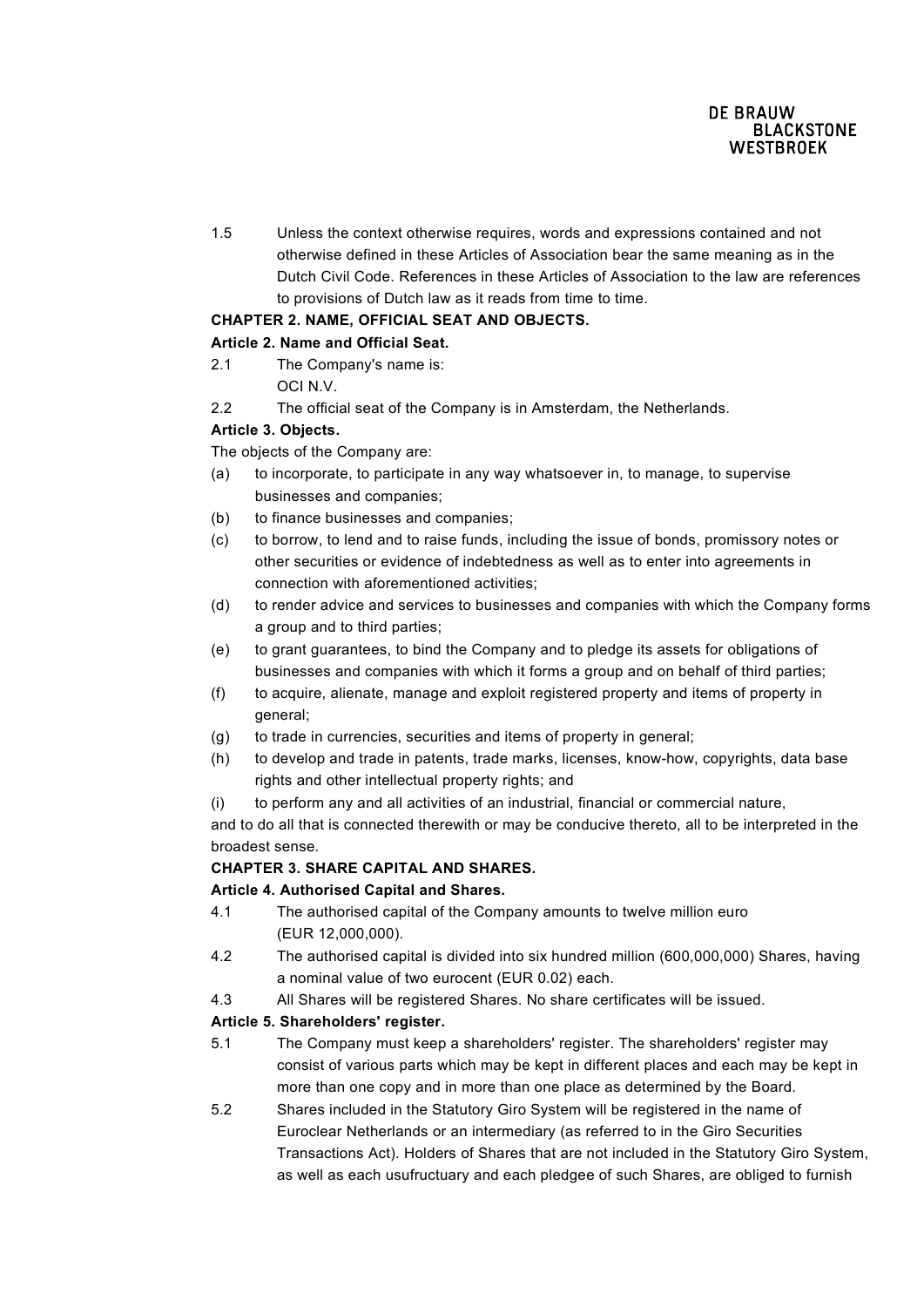their names and addresses to the Company in writing; these will be recorded in the shareholders' register. The Board will supply anyone recorded in the shareholders' register on request and free of charge with an extract from the register relating to his right to Shares.

- 5.3 The shareholders' register will be kept up to date. The signing of registrations and entries in the shareholders' register will be done by an Executive Director or the Company Secretary of the Company.
- 5.4 Article 2:85 of the Dutch Civil Code applies to the register of Shareholders.

### **Article 6. Resolution to Issue; Conditions of Issuance.**

- 6.1 Shares may be issued pursuant to a resolution of the General Meeting. This competence concerns all non-issued Shares of the Company's authorised capital, except insofar as the competence to issue Shares is vested in the Board in accordance with Article 6.2 hereof.
- 6.2 Shares may be issued pursuant to a resolution of the Board, if and insofar as that board is designated to do so by the General Meeting. Such designation can be made each time for a maximum period of five years and can be extended each time for a maximum period of five years. A designation must determine the aggregate nominal value up to which Shares may be issued pursuant to a resolution of the Board. A resolution to make such designation must also determine how many shares of each class may be issued. A resolution of the General Meeting to designate the Board as a body of the Company authorised to issue Shares can only be withdrawn at the proposal of the Board, unless provided otherwise in the resolution to make the designation.
- 6.3 A resolution of the General Meeting to issue Shares or to designate the Board as a body of the Company authorised to do so can only take place at the proposal of the Board.
- 6.4 The foregoing provisions of this Article 6 apply by analogy to the granting of rights to subscribe for Shares, but do not apply to the issuance of Shares to a person exercising a right to subscribe for Shares previously granted.
- 6.5 The body of the Company resolving to issue Shares must determine the issue price and the other conditions of issuance in the resolution to issue. It may be resolved that in respect of a legal merger or demerger to which the Company or one of its (in)direct subsidiaries is a party Shares are issued at the account of the reserves of the Company to shareholders of third parties involved in such merger or demerger.

#### **Article 7. Pre-emptive Rights.**

- 7.1 Upon the issuance of Shares, each holder of Shares will have pre-emptive rights in proportion to the aggregate nominal value of his Shares. A Shareholder will not have the pre-emptive rights in respect of Shares issued against a non-cash contribution. Nor will the Shareholder have pre-emptive rights in respect of Shares issued to employees of the Company or of a group company (*groepsmaatschappij*).
- 7.2 Prior to each individual issuance, the pre-emptive rights may be restricted or excluded by a resolution of the General Meeting. However, with respect to an issue of Shares pursuant to a resolution of the Board, the pre-emptive rights can be restricted or excluded pursuant to a resolution of the Board if and insofar as that board is designated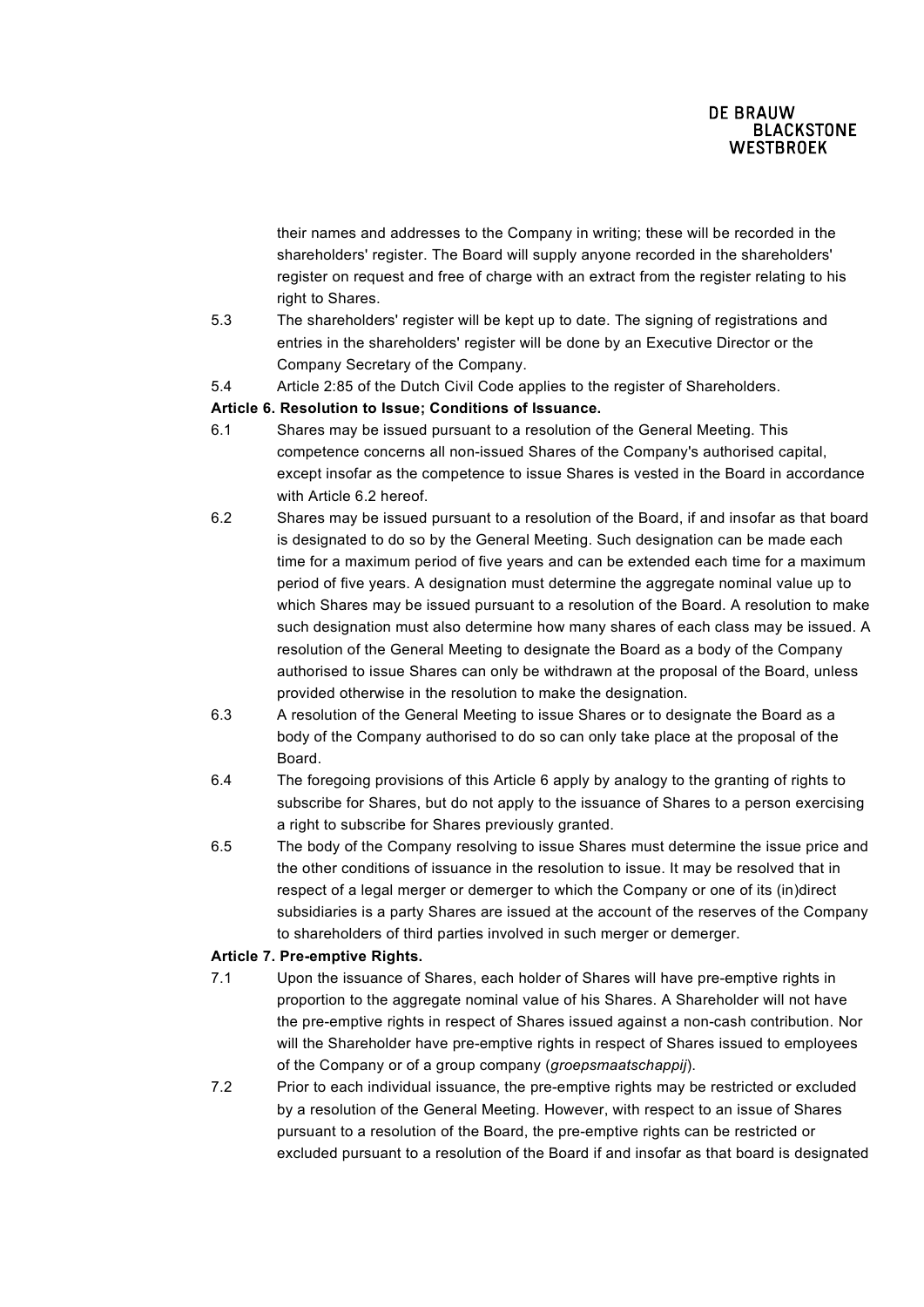authorised to do so by the General Meeting. The provisions of Articles 6.1 and 6.2 apply by analogy.

- 7.3 A resolution of the General Meeting to restrict or exclude the pre-emptive rights or to designate the Board as a body of the Company authorised to do so can only be adopted at the proposal of the Board.
- 7.4 If a proposal is made to the General Meeting to restrict or exclude the pre-emptive rights, the reason for such proposal and the choice of the intended issue price must be set forth in the proposal in writing.
- 7.5 A resolution of the General Meeting to restrict or exclude the pre-emptive rights or to designate the Board as the body of the Company authorised to do so requires a majority of not less than two-thirds of the votes cast, if less than one-half of the Company's issued capital is represented at the meeting.
- 7.6 When rights are granted to subscribe for Shares, the Shareholders will have preemptive rights in respect thereof; the foregoing provisions of this Article 7 apply by analogy. Shareholders will have no pre-emptive rights in respect of Shares issued to a person exercising a right to subscribe for Shares previously granted.

# **Article 8. Payment on Shares.**

- 8.1 Upon issuance of a Share, the full nominal value thereof must be paid-up, as well as the difference between the two amounts if the Share is subscribed for at a higher price, without prejudice to the provisions of Section 2:80 subsection 2 of the Dutch Civil Code.
- 8.2 Payment for a Share must be made in cash insofar as no contribution in any other form has been agreed on.
- 8.3 With respect to Shares issued pursuant to a resolution of the Board, the Board may decide that the issuance takes place at the expense of the reserves of the Company.
- 8.4 The Board is authorised to enter into legal acts relating to non-cash contributions and the other legal acts referred to in Section 2:94 of the Dutch Civil Code without the prior approval of the General Meeting.
- 8.5 Payments for Shares and non-cash contributions are furthermore subject to the provisions of Sections 2:80, 2:80a, 2:80b and 2:94b of the Dutch Civil Code.

## **Article 9. Own Shares.**

- 9.1 When issuing Shares, the Company may not subscribe for its own Shares. The Company is entitled to acquire its own fully paid-up Shares, or depositary receipts for Shares with due observance of the relevant statutory provisions.
- 9.2 Acquisition for valuable consideration is permitted only if the General Meeting has authorised the Board to do so. Such authorization will be valid for a period not exceeding eighteen months. The General Meeting must determine in the authorization the number of Shares or depositary receipts for Shares which may be acquired, the manner in which they may be acquired and the limits within which the price must be set.
- 9.3 The Company may, without authorisation by the General Meeting, acquire its own Shares for the purpose of transferring such Shares to employees of the Company or of a group company (*groepsmaatschappij*) under a scheme applicable to such employees, provided such Shares are quoted on the price list of a stock exchange.
- 9.4 Article 9.2 does not apply to Shares or depositary receipts for Shares which the Company acquires by universal succession in title.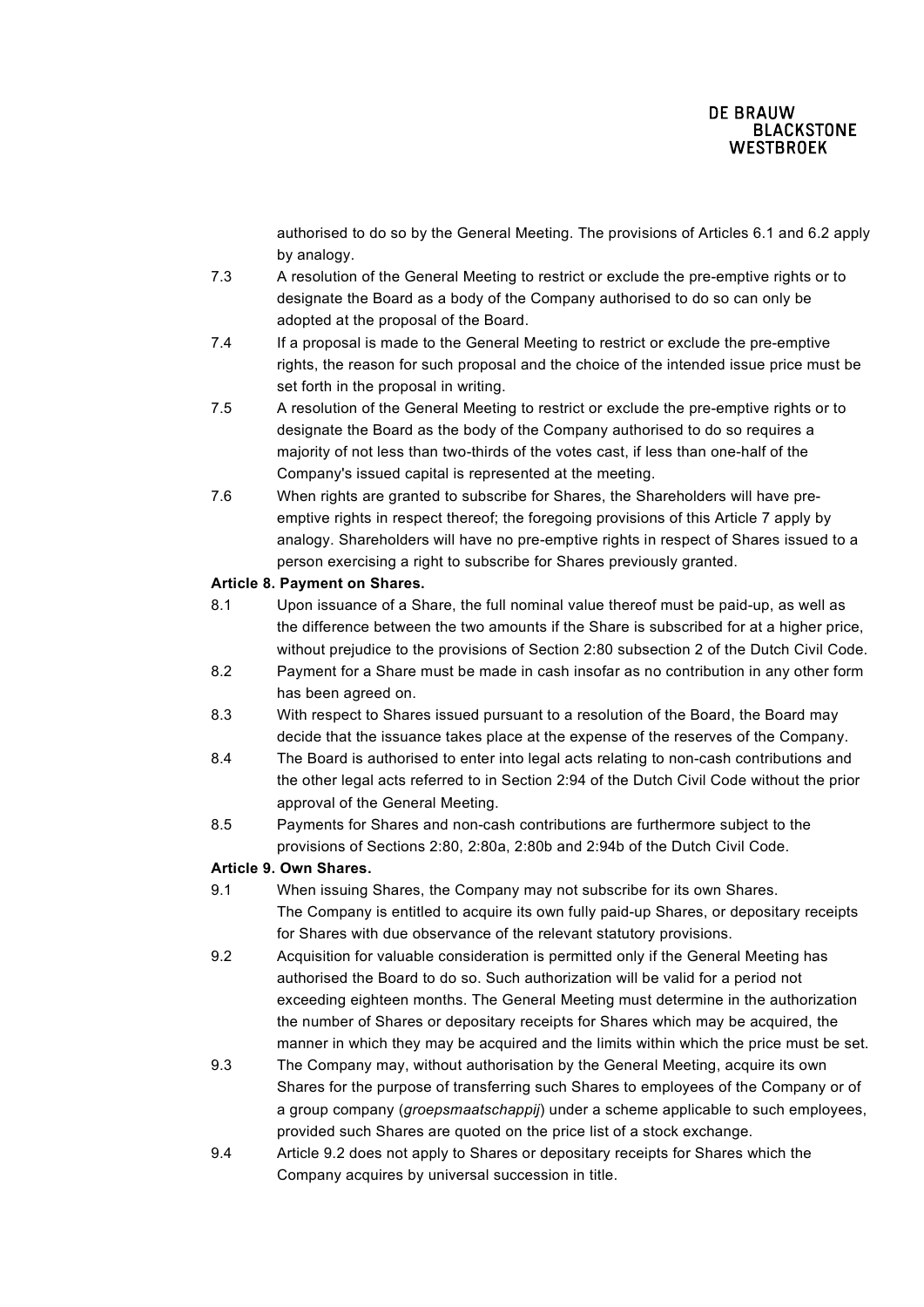- 9.5 No voting rights may be exercised in the General Meeting with respect to any Share held by the Company or by a subsidiary (*dochtermaatschappij*), or any Share for which the Company or a subsidiary (*dochtermaatschappij*) holds the depositary receipts. No payments will be made on Shares which the Company holds in its own share capital.
- 9.6 The Board is authorised to alienate Shares held by the Company or depositary receipts for Shares.
- 9.7 Own Shares and depositary receipts for Shares are furthermore subject to the provisions of Sections 2:89a, 2:95, 2:98, 2:98a, 2:98b, 2:98c, 2:98d and 2:118 of the Dutch Civil Code.

# **Article 10. Reduction of the Issued Capital.**

- 10.1 The General Meeting may, but only at the proposal of the Board, resolve to reduce the Company's issued capital:
	- (a) by cancellation of Shares; or
	- (b) by reducing the nominal value of Shares by amendment of the Articles of Association.

The Shares in respect of which such resolution is passed must be designated therein and provisions for the implementation of such resolution must be made therein.

- 10.2 A resolution to cancel Shares can only relate to Shares held by the Company itself or of which it holds the depositary receipts.
- 10.3 Reduction of the nominal value of the Shares with or without repayment shall take place proportionately on all Shares. The requirement of proportion may be deviated from with the consent of all Shareholders concerned.
- 10.4 A reduction of the issued capital of the Company is furthermore subject to the provisions of Sections 2:99 and 2:100 of the Dutch Civil Code.

# **Article 11. Transfer of Shares.**

- 11.1 The transfer of rights a Shareholder holds with regard to Shares included in the Statutory Giro System must take place in accordance with the provisions of the Dutch Securities Giro Act.
- 11.2 The transfer of Shares not included in the Statutory Giro System requires an instrument intended for such purpose and, save when the Company itself is a party to such legal act, the written acknowledgement by the Company of the transfer. The acknowledgement must be made in the instrument or by a dated statement of acknowledgement on the instrument or on a copy or extract thereof and signed as a true copy by a civil law notary or the transferor. Official service of such instrument or such copy or extract on the Company is considered to have the same effect as an acknowledgement.
- 11.3 A transfer of Shares from the Statutory Giro System is subject to the restrictions of the Dutch Securities Giro Act and is further subject to approval of the Board.

## **Article 12. Usufruct in Shares and Pledging of Shares; Depositary Receipts for Shares.**

12.1 The provisions of Articles 11.1 and 11.2 apply by analogy to the creation or transfer of a right of usufruct in Shares. Whether the voting rights attached to the Shares on which a right of usufruct is created, are vested in the Shareholder or the usufructuary, is determined in accordance with Section 2:88 of the Dutch Civil Code. Shareholders, with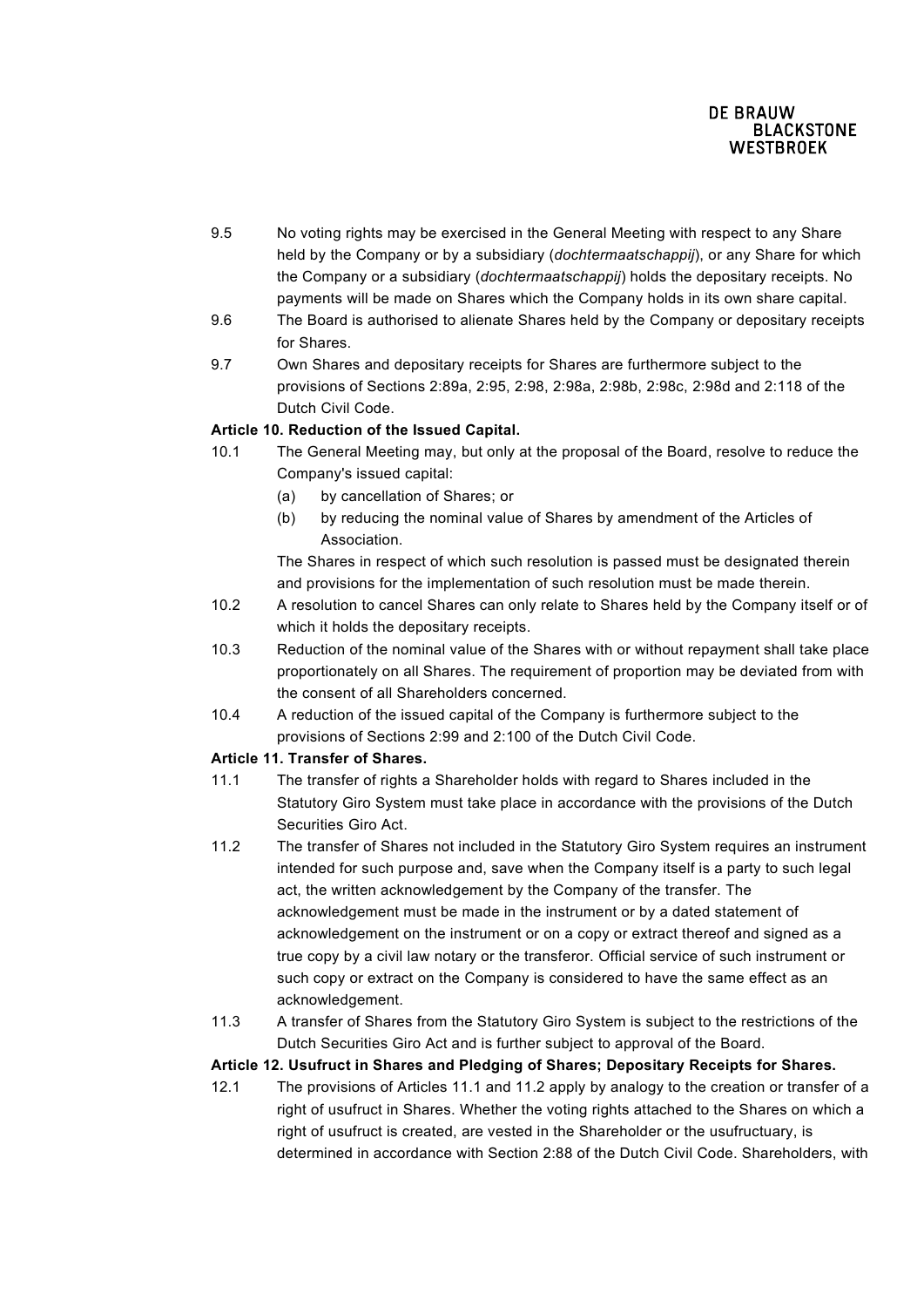or without voting rights, and the usufructuary with voting rights hold Meeting Rights. An usufructuary without voting rights does not hold Meeting Rights.

- 12.2 The provisions of Articles 11.1 and 11.2 apply by analogy to the pledging of Shares. Shares may also be pledged as an undisclosed pledge: in such case, Section 3:239 of the Dutch Civil Code applies by analogy. No voting rights and/ or Meeting Rights accrue to the pledgee of Shares.
- 12.3 Holders of depositary receipts for Shares are not entitled to Meeting Rights, unless the Company, explicitly granted these rights by a resolution to that effect of the Board.

# **CHAPTER 4. THE BOARD.**

# **Article 13. Directors.**

- 13.1 The Board consists of one or more Executive Directors and two or more Non-Executive Directors.
- 13.2 The exact number of Directors, as well as the number of Executive Directors and Non-Executive Directors, is determined by the General Meeting, taking into account Article 13.1.
- 13.3 The Board appoints one of the Executive Directors as Chief Executive Officer. In addition, the Board may grant other titles to an Executive Director.
- 13.4 Only individuals can be Non-Executive Directors.
- 13.5 The Company must have a policy with respect to the remuneration of the Board. This policy is determined by the General Meeting; the Board will make a proposal to that end. The remuneration policy will include at least the subjects described in Sections 2:383c through 2:283e of the Dutch Civil Code, to the extent these subjects concern the Board. The Executive Directors shall not participate in the discussion and decisionmaking process of the Board on this.
- 13.6 The authority to establish remuneration and other terms of service for Executive Directors is vested in the Board. The Executive Directors shall not participate in the discussion and decision-making process of the Board on this.
- 13.7 The authority to establish remuneration for Non-Executive Directors is vested in the General Meeting.

## **Article 14. Appointment and Removal.**

- 14.1 Directors are appointed by the General Meeting. A Director shall be appointed either as an Executive Director or as a Non-Executive Director. Each Director will be appointed for a term of not more than four (4) years.
- 14.2 The Board may nominate one or more candidates for each vacancy. The Executive Directors shall not participate in the discussion and decision-making process of the Board on making nominations for the appointment of Directors.
- 14.3 A nomination for appointment of a Director shall state the candidate's age and the positions he holds or has held, in so far as these are relevant for the performance of the duties of a Director. A nomination for appointment must be accounted for by giving reasons for it.
- 14.4 A resolution from the General Meeting to appoint a Director other than in accordance with a nomination by the Board, may only be adopted by an absolute majority of the votes cast, representing more than one third of the issued capital of the Company.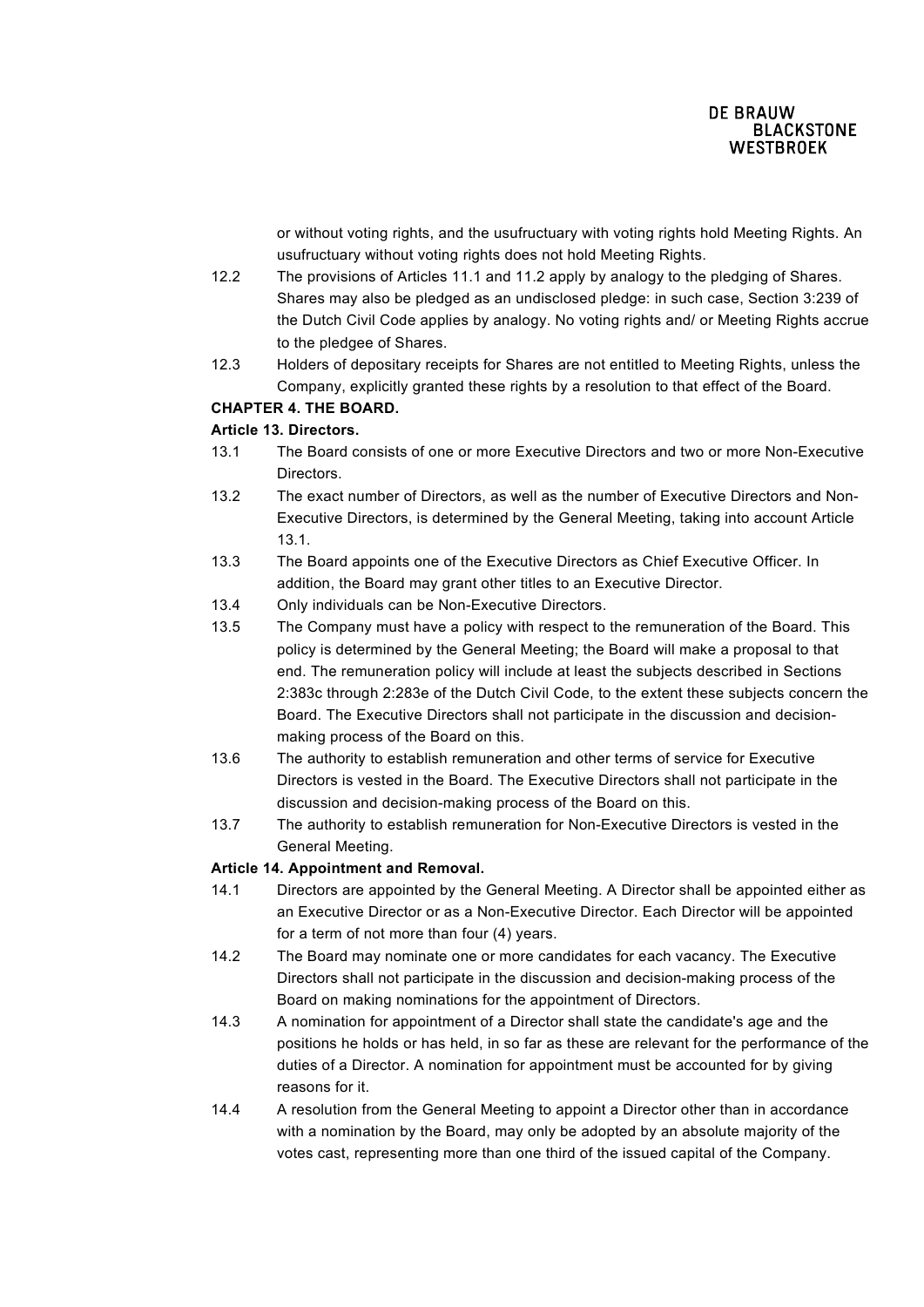- 14.5 At the General Meeting of Shareholders only candidates whose names are stated on the agenda of the meeting can be voted on for appointment as Director. If no appointment is made of a candidate nominated by the Board, the Board has the right to nominate a new candidate at a next meeting.
- 14.6 Each Director may be removed by the General Meeting at any time.
- 14.7 Each Director may be suspended by the General Meeting at any time. An Executive Director may also be suspended by the Board. A suspension may be extended one or more times, but may not last longer than three months in aggregate. If, at the end of that period, no decision has been taken on termination of the suspension or on removal, the suspension shall end. A suspension can be ended by the General Meeting at any time.
- 14.8 A resolution to suspend or remove other than on the proposal of the Board, may only be adopted by an absolute majority of the votes cast, representing more than one third of the issued capital of the Company. The Executive Directors shall not participate in the discussion and decision-making process of the Board on making nominations for suspension and removal.
- 14.9 On re-appointment of a Director the provisions of this Article 14 regarding appointment of a Director apply by accordingly.

# **Article 15. Chairman.**

- 15.1 The Board appoints a Non-Executive Director as Chairman of the Board for a term to be determined by the Board.
- 15.2 The Board may appoint one or more other Non-Executive Directors as Vice-Chairman of the Board for a term to be determined by the Board.

## **Article 16. Duties and Powers, Allocation of Duties.**

- 16.1 The Board is entrusted with the management of the Company. In the exercise of their duties, the Directors must be guided by the interests of the Company and the business connected with it. Each Director is responsible for the general course of affairs.
- 16.2 The Executive Directors are charged with the daily management of the business related to the Company.
- 16.3 The Non-Executive Directors must supervise the performance of duties by the Executive Directors as well as the general course of affairs of the Company and the business connected with it. They will also be charged with the duties assigned to them pursuant these Articles of Association or by the Board.
- 16.4 In addition to Articles 16.2 and 16.3 the Board may assign duties and powers to individual Directors and/or committees that are composed of two or more Directors. This may also include a delegation of resolution-making power, provided this is laid down in writing. A Director to whom and a committee to which powers of the Board are delegated, must comply with the rules set in relation thereto by the Board.

## **Article 17. Representation.**

- 17.1 The Board is authorised to represent the Company. Each Executive Director and the Chairman is also solely authorised to represent the Company.
- 17.2 The Board may appoint officers with general or limited power of representation. Each of these officers may represent the Company subject to the limitations relating to his power. Their titles shall be determined by the Board.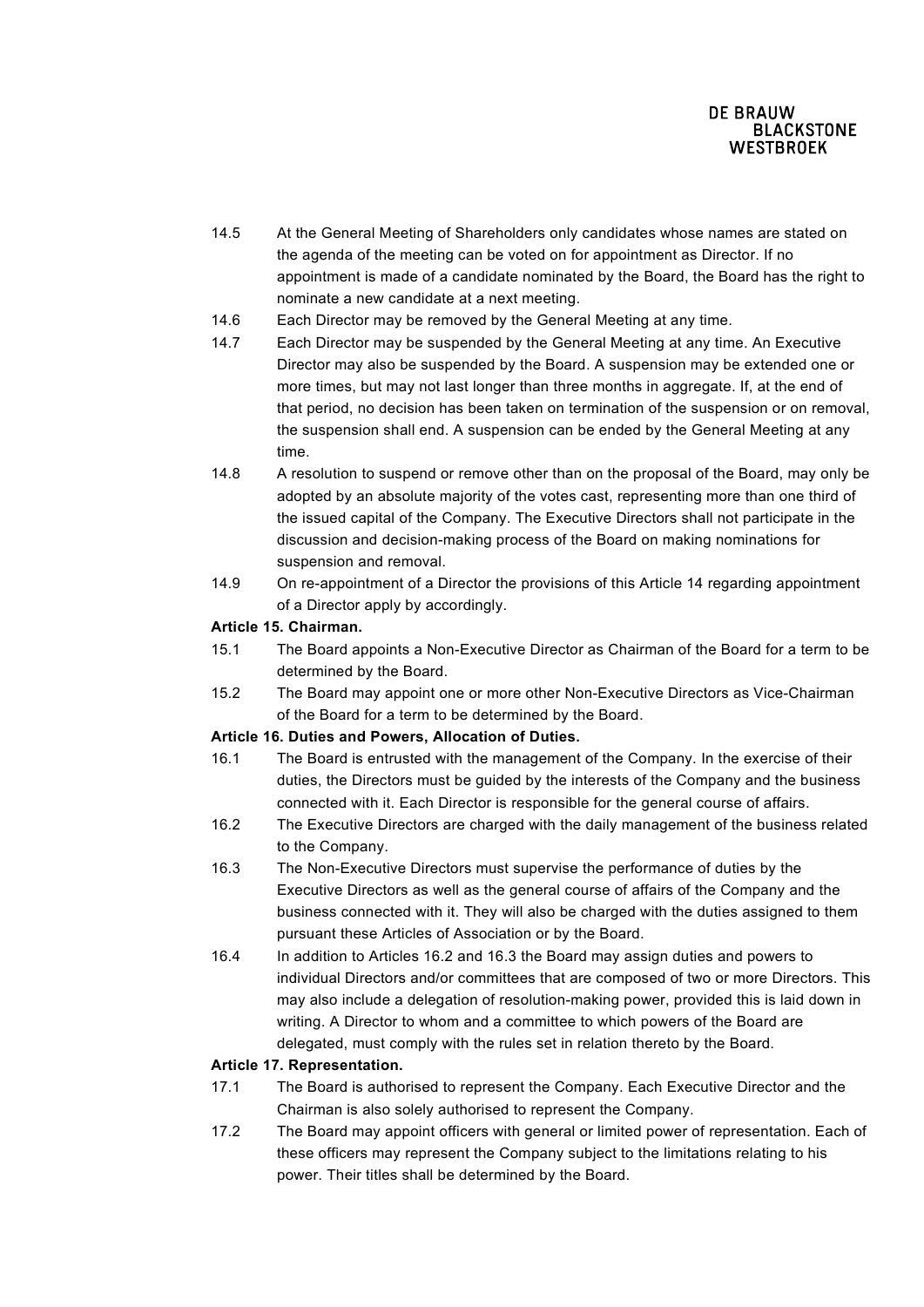### **Article 18. Meetings; Decision-making Process.**

- 18.1 The Board meets as often as deemed desirable by the Chairman, the Chief Executive Officer or one-third (1/3) of the Directors, but at least four (4) times each financial year. The meeting is presided by the Chairman, or in his absence a Vice-Chairman, of the Board. Minutes of the proceedings at the meeting must be kept.
- 18.2 Except as provided otherwise in these articles of association Board resolutions are adopted by absolute majority of the votes cast. If there is a tie in voting, the Chairman has a decisive vote.
- 18.3 The following Board resolutions can only be taken with the consent of the majority of the Non-Executive Directors:
	- (a) the issuance of Shares or granting of rights to subscribe for Shares, as well as to limit or exclude the pre-emption rights as referred to in Articles 6.2 and 7.2;
	- (b) the proposal to issue Shares, to designate another corporate body authorised to issue shares or grant rights to subscribe for Shares, as well as to make the proposal to limit or exclude the pre-emption rights as referred to in Articles 6.3 and 7.3;
	- (c) the acquisition or alienation of Shares in its own capital or depositary receipts thereof as referred to in Articles 9.2 and 9.6;
	- (d) temporarily entrust duties and powers of an Executive Director to another Executive Director, a Non-Executive Director, a former Director or another person as referred to in Article 20.2;
	- (e) determine which part of the profits the positive balance on the profit and loss account - is added to the reserves as referred to in Article 26.1;
	- (f) the proposal to make distributions from the Company's distributable reserves as referred to in Article 26.3;
	- (g) resolve to distribute an interim dividend as referred to in Article 26.4; and
	- (h) the proposal to make a dividend payment on Shares wholly or partly in shares in the Company as referred to in Article 26.5.
- 18.4 The Board may designate further resolutions which also require the consenting vote of a majority of the Non-Executive Directors. These further resolutions must be clearly specified and laid down in writing.
- 18.5 Resolutions of the Board can be adopted either in or outside a meeting.
- 18.6 Decisions taken at a meeting of the Board shall only be valid if the majority of the Directors is present or represented at the meeting. However, the Board may designate types of resolutions which are subject to a deviating requirement. These types of resolutions and the nature of the deviation must be clearly specified and laid down in writing.
- 18.7 Meetings of the Board may be held by means of an assembly of the Directors in person in a formal meeting or by conference call, video conference or by any other means of communication, provided that all Directors participating in such meeting are able to communicate with each other simultaneously. Participation in a meeting held in any of the above ways shall constitute presence at such meeting.
- 18.8 For adoption of a resolution other than at a meeting, it is required that the proposal is submitted to all Directors, none of them has objected to the relevant manner of adopting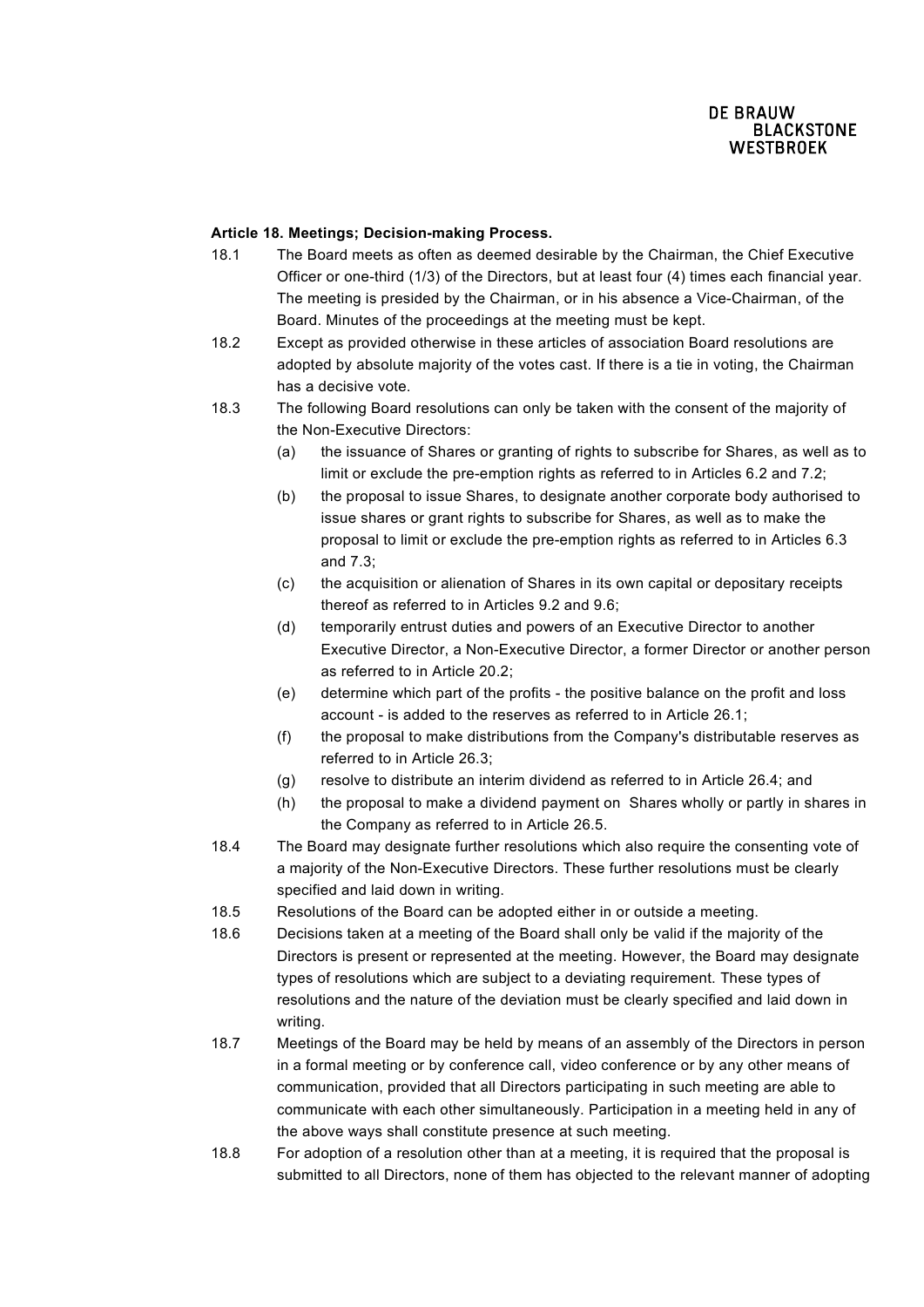resolutions and such majority of the Directors as determined pursuant to Article 18.6 has expressly consented to the relevant manner of adopting resolutions. In the next meeting held after such consultation of Directors, the Chairman of that meeting shall inform about the results of the consultation.

- 18.9 Third parties may rely on a written declaration by the Chairman or a Vice-Chairman of the Board, or by the Company Secretary, concerning resolutions adopted by the Board or a committee thereof. Where it concerns a resolution adopted by a committee, third parties may also rely on a written declaration by the chairman of such committee.
- 18.10 The Board may establish additional rules regarding its working methods and decisionmaking process.

## **Article 19. Conflicts of Interests.**

- 19.1 A Director having a conflict of interests as referred to in Article 19.2 or an interest which may have the appearance of such a conflict of interests (both a **(potential) conflict of interests**) must declare the nature and extent of that interest to the other Directors. If the (potential) conflict of interests concerns all Directors, this declaration must be made to the General Meeting as well.
- 19.2 A Director may not participate in deliberating or decision-making within the Board, if with respect to the matter concerned he has a direct or indirect personal interest that conflicts with the interests of the Company and the business connected with it. This prohibition does not apply if the conflict of interests exists for all Directors.
- 19.3 A conflict of interests as referred to in Article 19.2 only exists if in the situation at hand the Director must be deemed to be unable to serve the interests of the Company and the business connected with it with the required level of integrity and objectivity. If a transaction is proposed in which apart from the Company also an affiliate of the Company has an interest, then the mere fact that a Director holds any office or other function with the affiliate concerned or another affiliate, whether or not it is remunerated, does not mean that a conflict of interests as referred to in Article 19.2 exists.
- 19.4 The Director who in connection with a (potential) conflict of interests renounces to exercise, or who pursuant to Article 19.2 may not exercise, certain duties and powers will insofar be regarded as a Director who is unable to perform his duties (*belet*).
- 19.5 A (potential) conflict of interests does not affect the authority concerning representation of the Company set forth in Article 17.1. The General Meeting may, ad hoc or otherwise, determine that, in addition, one or more persons will be authorised pursuant to this Article 19.5 to represent the Company in matters in which a (potential) conflict of interests exists between the Company and one or more Directors.

#### **Article 20. Vacancy or Inability to Act.**

- 20.1 If a seat on the Board is vacant (*ontstentenis*) or a Director is unable to perform his duties (*belet*), the remaining Directors or Director will be temporarily entrusted with the management of the Company.
- 20.2 If the seats of one or more Executive Directors are vacant or one or more Executive Directors are unable to perform his duties, the Board may temporarily entrust duties and powers of an Executive Director to another Executive Director (if any is remaining), a Non-Executive Directors, former Directors or another person.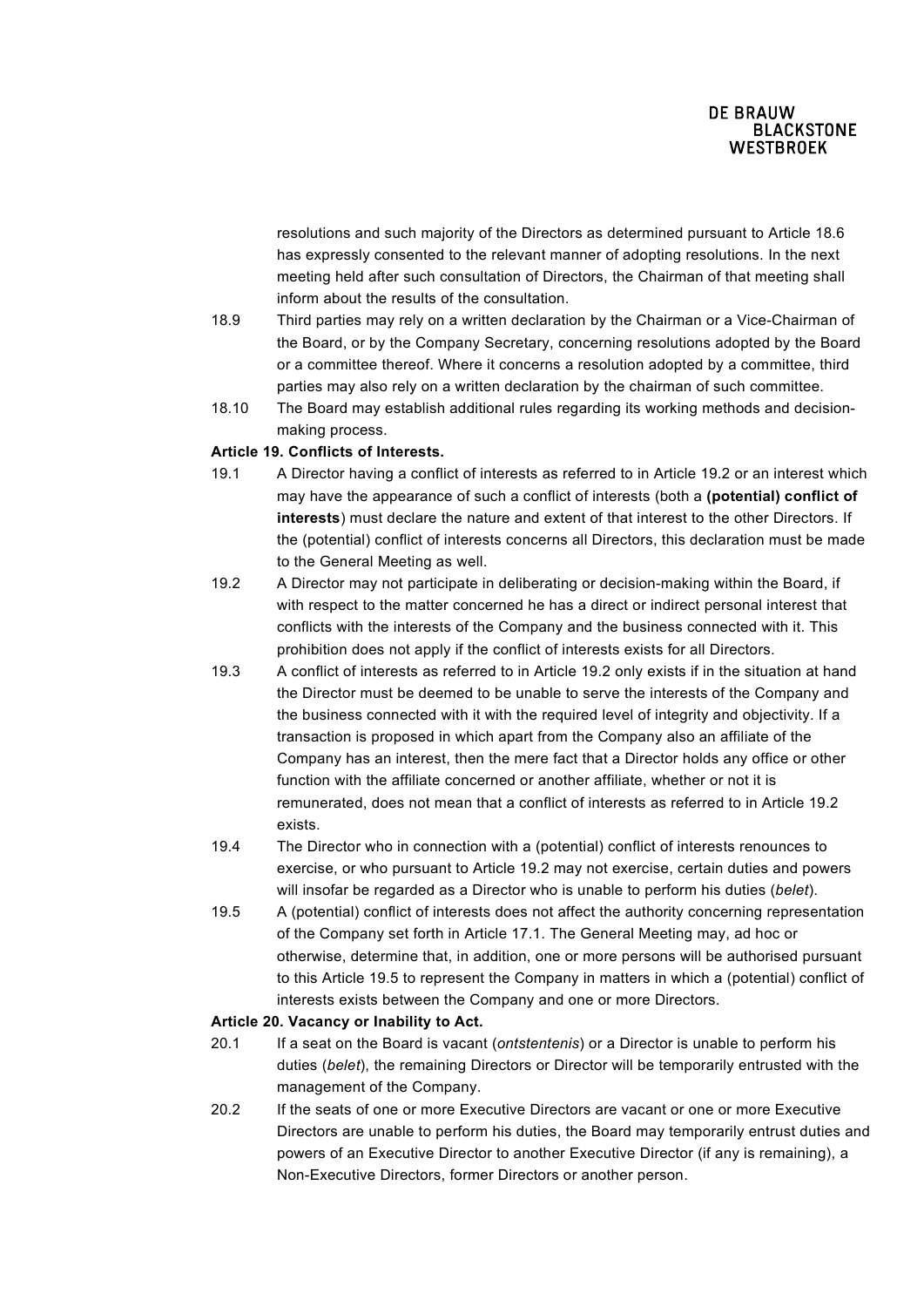- 20.3 If all seats on the Board are vacant or all Directors or the sole Director, as the case may be, are unable to perform their duties, the management of the Company will be temporarily entrusted to one or more persons designated for that purpose by the General Meeting.
- 20.4 When determining to which extent Directors are present or represented, consent to a manner of adopting resolutions, or vote, no account will be taken of vacant board seats and Directors who are unable to perform their duties.

## **Article 21. Company Secretary.**

- 21.1 The Board may appoint a Company Secretary and is authorised to replace him at any time.
- 21.2 The Company Secretary holds the duties and powers vested in him pursuant to these Articles of Association or a resolution of the Board.
- 21.3 In absence of the Company Secretary, his duties and powers are exercised by his deputy, if designated by the Board.

### **Article 22. Approval of Board Resolutions.**

- 22.1 The Board requires the approval of the General Meeting for resolutions entailing a significant change in the identity or character of the Company or its business, in any case concerning:
	- (a) the transfer of (nearly) the entire business of the Company to a third party;
	- (b) entering into or terminating a long term cooperation between the Company or a subsidiary (*dochtermaatschappij*) and another legal entity or company or as a fully liable partner in a limited partnership or general partnership, if such cooperation or termination is of fundamental importance for the Company;
	- (c) acquiring or disposing of a participation in the capital of a company if the value of such participation is at least one third of the sum of the assets of the Company according to its balance sheet and explanatory notes or, if the Company prepares a consolidated balance sheet, its consolidated balance sheet and explanatory notes according to the last adopted annual accounts of the Company, by the Company or a subsidiary (*dochtermaatschappij*).
- 22.2 The absence of approval required pursuant to this Article 22.1 will not affect the authority of the Board or its members to represent the Company.

#### **CHAPTER 5. ANNUAL ACCOUNTS; PROFITS AND DISTRIBUTIONS.**

## **Article 23. Financial Year and Annual Accounts.**

- 23.1 The Company's financial year is the calendar year.
- 23.2 Annually, not later than four months after the end of the financial year, the Board must prepare annual accounts and deposit the same for inspection by the Shareholders and other persons holding Meeting Rights at the Company's office. Within the same period, the Board must also deposit the annual report for inspection by the Shareholders and other persons holding Meeting Rights.
- 23.3 The annual accounts must be signed by the Directors. If the signature of one or more of them is missing, this will be stated and reasons for this omission will be given.
- 23.4 The Company must ensure that the annual accounts, the annual report and the information to be added by virtue of the law are kept at its office as of the day on which notice of the annual General Meeting of Shareholders is given. Shareholders and other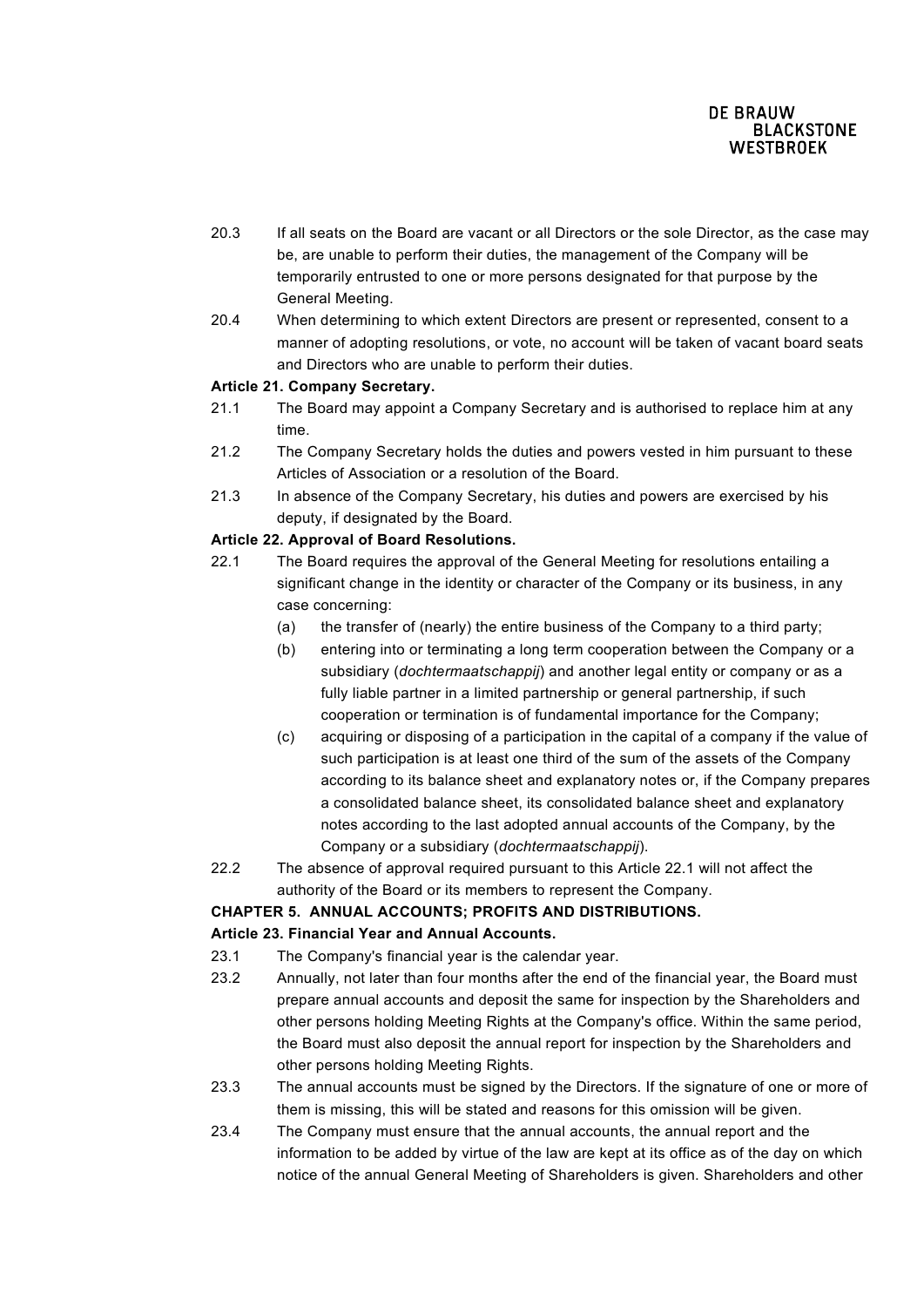persons holding Meeting Rights may inspect the documents at that place and obtain a copy free of charge.

- 23.5 The annual accounts, the annual report and the information to be added by virtue of the law are furthermore subject to the provisions of Book 2, Title 9, of the Dutch Civil Code.
- 23.6 The annual accounts will be presented in United States Dollars, unless the General Meeting resolves otherwise.

#### **Article 24. External Auditor.**

- 24.1 The General Meeting of Shareholders will commission an organization in which certified public accountants cooperate, as referred to in Section 2:393 subsection 1 of the Dutch Civil Code (an **External Auditor**) to examine the annual accounts drawn up by the Board in accordance with the provisions of Section 2:393 subsection 3 of the Dutch Civil Code.
- 24.2 The External Auditor is entitled to inspect all of the Company's books and documents and is prohibited from divulging anything shown or communicated to it regarding the Company's affairs except insofar as required to fulfil its mandate. Its fee is chargeable to the Company.
- 24.3 The External Auditor will present a report on its examination to the Board. In this it will address at a minimum its findings concerning the reliability and continuity of the automated data processing system.
- 24.4 The External Auditor will report on the results of its examination, in an auditor's statement, regarding the accuracy of the annual accounts.
- 24.5 The annual accounts cannot be adopted if the General Meeting has not been able to review the auditor's statement from the External Auditor, which statement must have been added to the annual accounts, unless the information to be added to the annual accounts states a legal reason why the statement has not been provided.

## **Article 25. Adoption of the Annual Accounts and Release from Liability.**

- 25.1 The General Meeting will adopt the annual accounts.
- 25.2 At the General Meeting of Shareholders at which it is resolved to adopt the annual accounts, it will be separately proposed that the Directors be released from liability for their respective duties, insofar as the exercise of such duties is reflected in the annual accounts and/or otherwise disclosed to the General Meeting prior to the adoption of the annual accounts.

#### **Article 26. Profits and Distributions.**

- 26.1 The Board may decide that the profits realised during a financial year will fully or partially be appropriated to increase and/or form reserves.
- 26.2 The profits remaining after application of Article 26.1 shall be put at the disposal of the General Meeting. The Board shall make a proposal for that purpose. A proposal to pay a dividend shall be dealt with as a separate agenda item at the General Meeting of Shareholders.
- 26.3 Distributions from the Company's distributable reserves are made pursuant to a resolution of the General Meeting at the proposal of the Board.
- 26.4 Provided it appears from an interim statement of assets signed by the Board that the requirement mentioned in Article 26.8 concerning the position of the Company's assets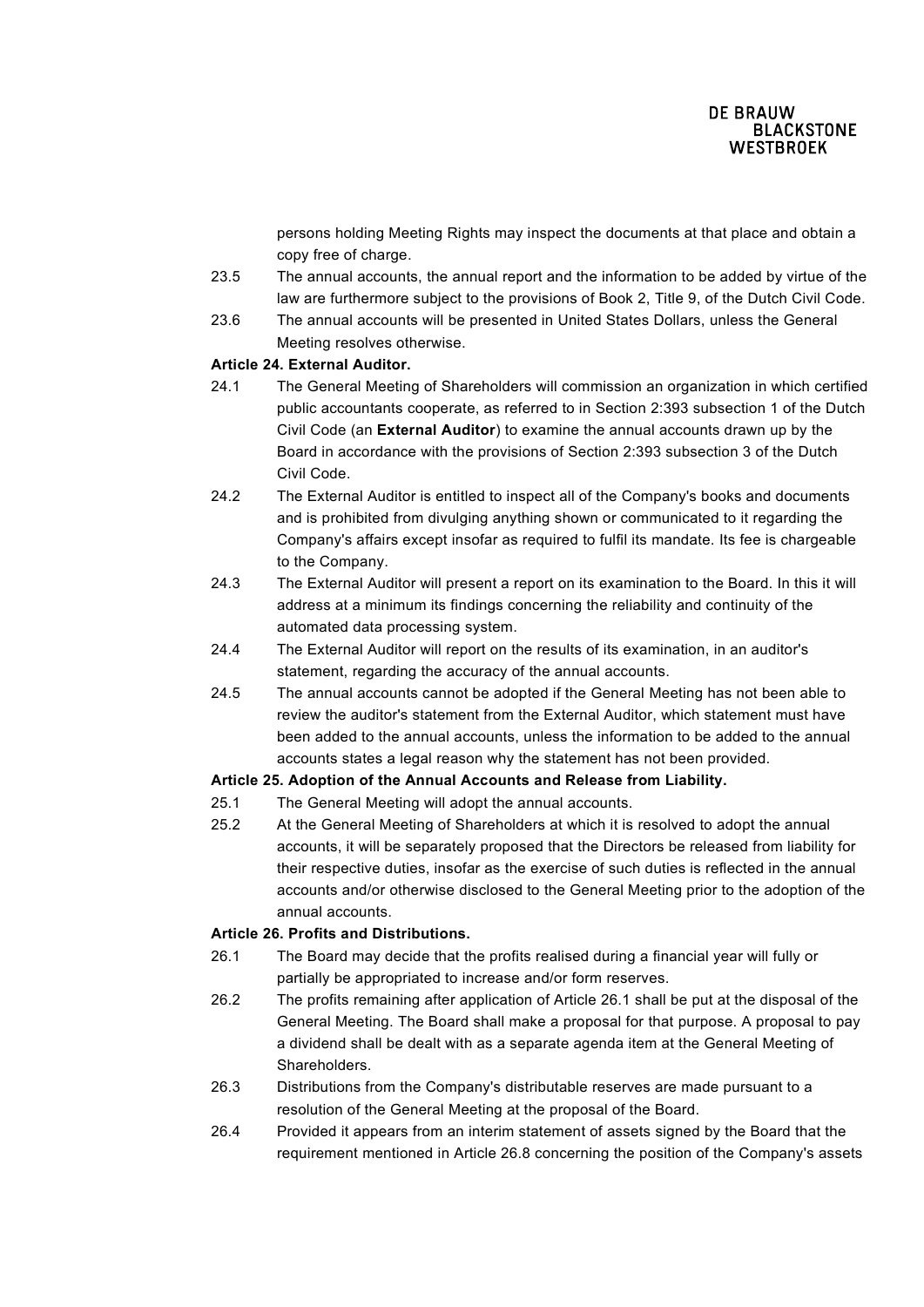has been fulfilled, the Board may make one or more interim distributions to the holders of Shares.

- 26.5 The Board may decide that a distribution on Shares shall not take place as a cash payment but as a payment in Shares, or decide that holders of Shares shall have the option to receive a distribution as a cash payment and/or as a payment in Shares, out of the profit and/or at the expense of reserves, provided that the Board is designated by the General Meeting pursuant to Articles 6.2. The Board shall determine the conditions applicable to the aforementioned choices.
- 26.6 The Company's policy on reserves and dividends shall be determined and can be amended by the Board. The adoption and thereafter each amendment of the policy on reserves and dividends shall be discussed and accounted for at the General Meeting of Shareholders under a separate agenda item.
- 26.7 The Company may further have a policy with respect to profit participation for employees which policy will be established by the Board.
- 26.8 Distributions may be made only insofar as the Company's equity exceeds the amount of the paid in and called up part of the issued capital, increased by the reserves which must be kept by virtue of the law or these Articles of Association.

### **Article 26.A Alternative Distribution Options.**

- 26.A.1. The Board may resolve that with respect to a particular distribution on Shares, Shareholders on a dividend record date, set by the Board, which will be before the date for payment as referred to in Article 27.1 (the **Dividend Record Date**), can indicate whether they want to receive a distribution in the form of a regular distribution (of profits), or whether they prefer to receive an equal amount in the form of repaid capital instead. Shareholders that do not make a choice, participate in the repayment of capital. A choice for one option implies an opt-out of the other option.
- 26.A.2. Shareholders on the Dividend Record Date that have opted for the option of repayment of capital receive payment of their pro rata portion of the amount made available under a formal capital reduction or from a specifically designated part of the Company's share premium reserve from which capital can be repaid. These Shareholders implicitly choose to have their part of the regular distribution (of profits) added to a reserve selected by the Board and they waive any claim to their pro rata part of the regular distribution (of profits).
- 26.A.3. Holders of Shares on the Dividend Record Date that have opted for the regular distribution (of profits) option receive payment of their pro rata portion of the regular distribution (of profits). These Shareholders implicitly choose to have their part of the funds made available under a formal capital reduction as referred to in Article 26.A.2, if applicable, to be added, at the election of the Board, to the general share premium reserve or a specifically designated part of the Company's share premium reserve from which capital can be repaid, and they waive any claim to their pro rata part of distributions made available under a formal capital reduction or from a specifically designated part of the Company's share premium reserve from which capital can be repaid.

## **Article 27. Payment of and Entitlement to Distributions.**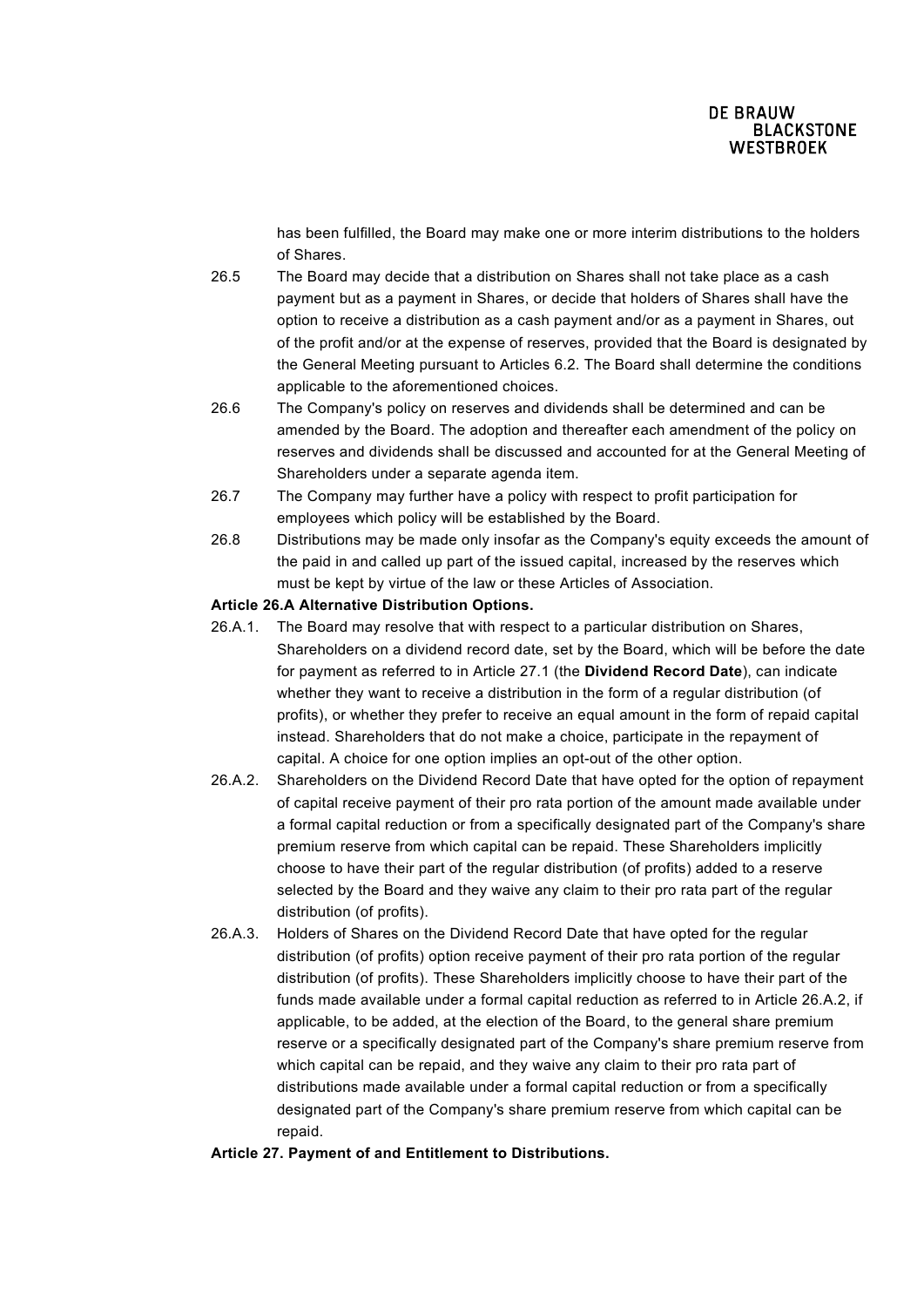- 27.1 Dividends and other distributions will be made payable pursuant to a resolution of the Board within four weeks after adoption, unless the Board sets another date for payment.
- 27.2 A claim of a Shareholder for payment of a distribution shall be barred after five years have elapsed after the day of payment.
- 27.3 For all dividends and other distributions in respect of Shares included in the Statutory Giro System the Company will be discharged from all obligations towards the relevant Shareholders by placing those dividends or other distributions at the disposal of, or in accordance with the regulations of, Euroclear Netherlands.

# **CHAPTER 6. THE GENERAL MEETING.**

## **Article 28. Annual and Extraordinary General Meetings of Shareholders.**

- 28.1 Each year, though not later than in the month of June, a General Meeting of Shareholders will be held.
- 28.2 The agenda of such meeting will include the following subjects for discussion:
	- (a) appointment and dismissal of Directors (if applicable);
		- (b) discussion of the annual report;
		- (c) discussion and adoption of the annual accounts;
		- (d) dividend proposal (if applicable);
	- (e) appointment of an External Auditor;
	- (f) other subjects presented for discussion by the Board and announced with due observance of the provisions of these Articles of Association, as for instance (i) release of the Directors from liability; (ii) discussion of the policy on reserves and dividends; (iii) designation of a body of the Company authorised to issue Shares; and/or (iv) authorisation of the Board to make the Company acquire own Shares or depositary receipts for Shares.
- 28.3 Other General Meetings of Shareholders will be held whenever the Board deems such to be necessary, without prejudice to the provisions of Sections 2:108a, 2:110, 2:111 and 2:112 of the Dutch Civil Code.
- 28.4 If the Company has instituted a works council pursuant to Dutch statutory provisions, then:
	- (a) a proposal to appoint, suspend or remove a Board member;
	- (b) a proposal to determine or modify the remuneration policy referred to in Article 13.5; or
	- (c) a proposal to approve a resolution as referred to in Article 22.1,

will not be submitted to the General Meeting until the works council has been given the opportunity to take a position with respect thereto, timely prior to the date notice of the relevant General Meeting of Shareholders is given. The chairperson of the works council, or a member of the works council appointed by him, will be given the opportunity to explain the position of the works council in the General Meeting of Shareholders. The absence of a position of the works council will not affect the validity of the resolution-making in the General Meeting.

28.5 For the purpose of Article 28.4, the term **works council** is deemed to also include the works council of the business of a subsidiary (*dochtermaatschappij*), provided the majority of the employees of the Company and its subsidiaries (*dochtermaatschappijen*) are employed within the Netherlands. If there is more than one works council, these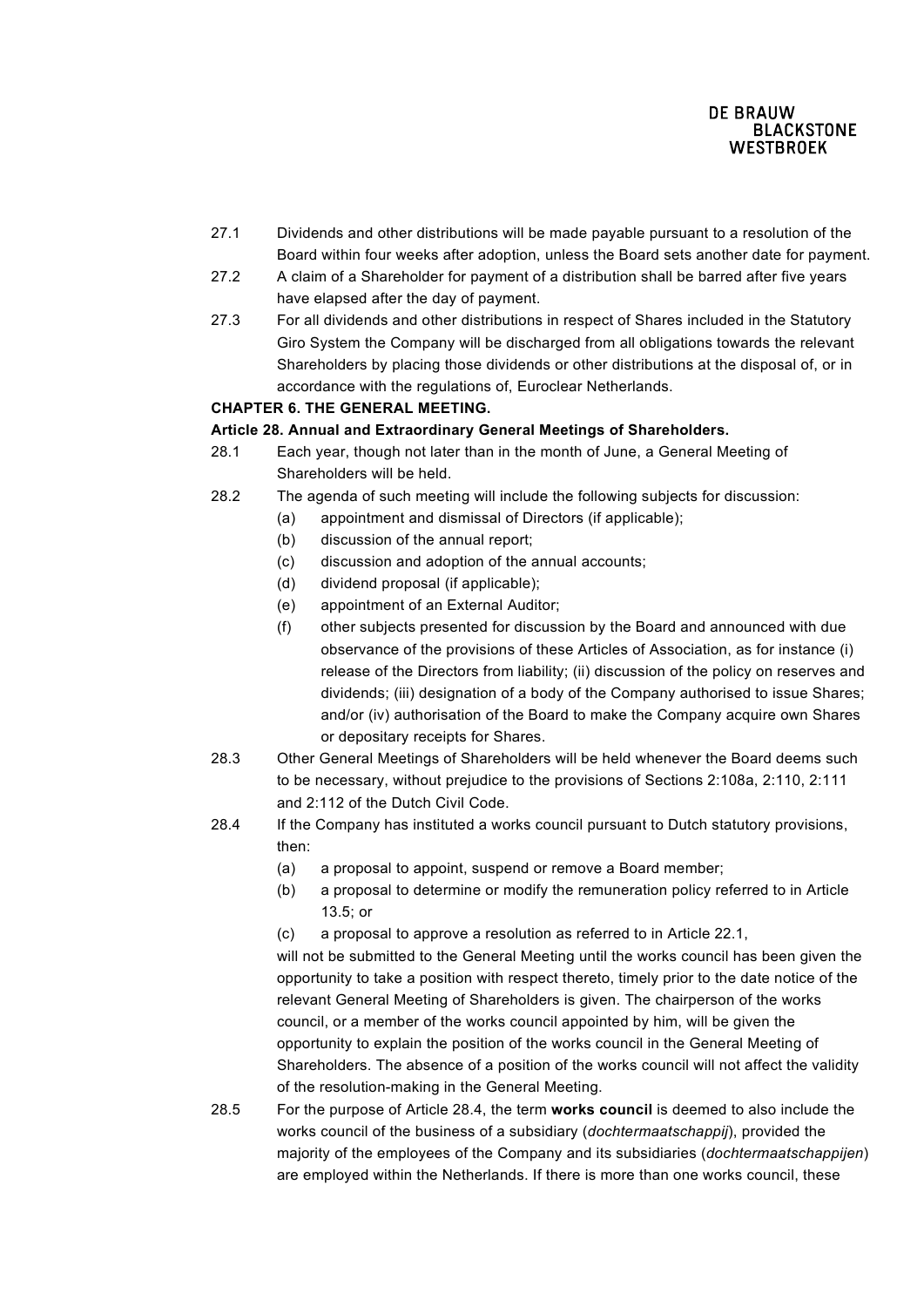councils must exercise their powers jointly. If a central works council has been instituted for the business or businesses involved, the powers of the works council accrue to this central works council. The powers of the works council referred to in Article 28.4 only apply if and insofar as prescribed by Sections 2:107a, 2:134a, 2:135 and 2:144a of the Dutch Civil Code.

# **Article 29. Notice and Agenda of Meetings.**

- 29.1 Notice of General Meetings of Shareholders will be given by the Board or its Chairman.
- 29.2 Notice of the meeting must be given with due observance of the statutory notice period.
- 29.3 The notice of the meeting will state:
	- (a) the subjects to be dealt with;
		- (b) venue and time of the meeting;
		- (c) the requirements for admittance to the meeting as described in Articles 33.2, and 33.3, as well as the information referred to in Article 34.3 (if applicable); and
		- (d) the address of the Company's website,
	- and such other information as may be required by law.
- 29.4 Further communications which must be made to the General Meeting pursuant to the law or these Articles of Association can be made by including such communications either in the notice, or in a document which is deposited at the Company's office for inspection, provided a reference thereto is made in the notice itself.
- 29.5 Shareholders and/or other persons holding Meeting Rights, who, alone or jointly, meet the requirements set forth in Section 2:114a subsection 2 of the Dutch Civil Code will have the right to request the Board to place items on the agenda of the General Meeting of Shareholders, provided the reasons for the request must be stated therein and the request must be received by the chairman of the Board in writing at least sixty (60) days before the date of the General Meeting of Shareholders.
- 29.6 The notice will be given in the manner stated in Article 35.

# **Article 30. Venue of Meetings.**

General Meetings of Shareholders can be held in Amsterdam or Haarlemmermeer (including Schiphol Airport), at the choice of those who call the meeting.

# **Article 31. Chairman of the Meeting.**

- 31.1 The General Meetings of Shareholders will be presided over by the Chairman of the Board or his replacement. However, the Board may also appoint another chairman to preside over the meeting. The Chairman of the meeting will have all powers necessary to ensure the proper and orderly functioning of the General Meeting of Shareholders.
- 31.2 If the chairmanship of the meeting is not provided for in accordance with Article 31.1, the meeting will itself elect a chairman, provided that so long as such election has not taken place, the chairmanship will be held by a Board member designated for that purpose by the Board members present at the meeting.

## **Article 32. Minutes.**

32.1 Minutes will be kept of the proceedings at the General Meeting of Shareholders by, or under supervision of, the Company Secretary, which will be adopted by the Chairman and the Corporate Secretary and will be signed by them as evidence thereof.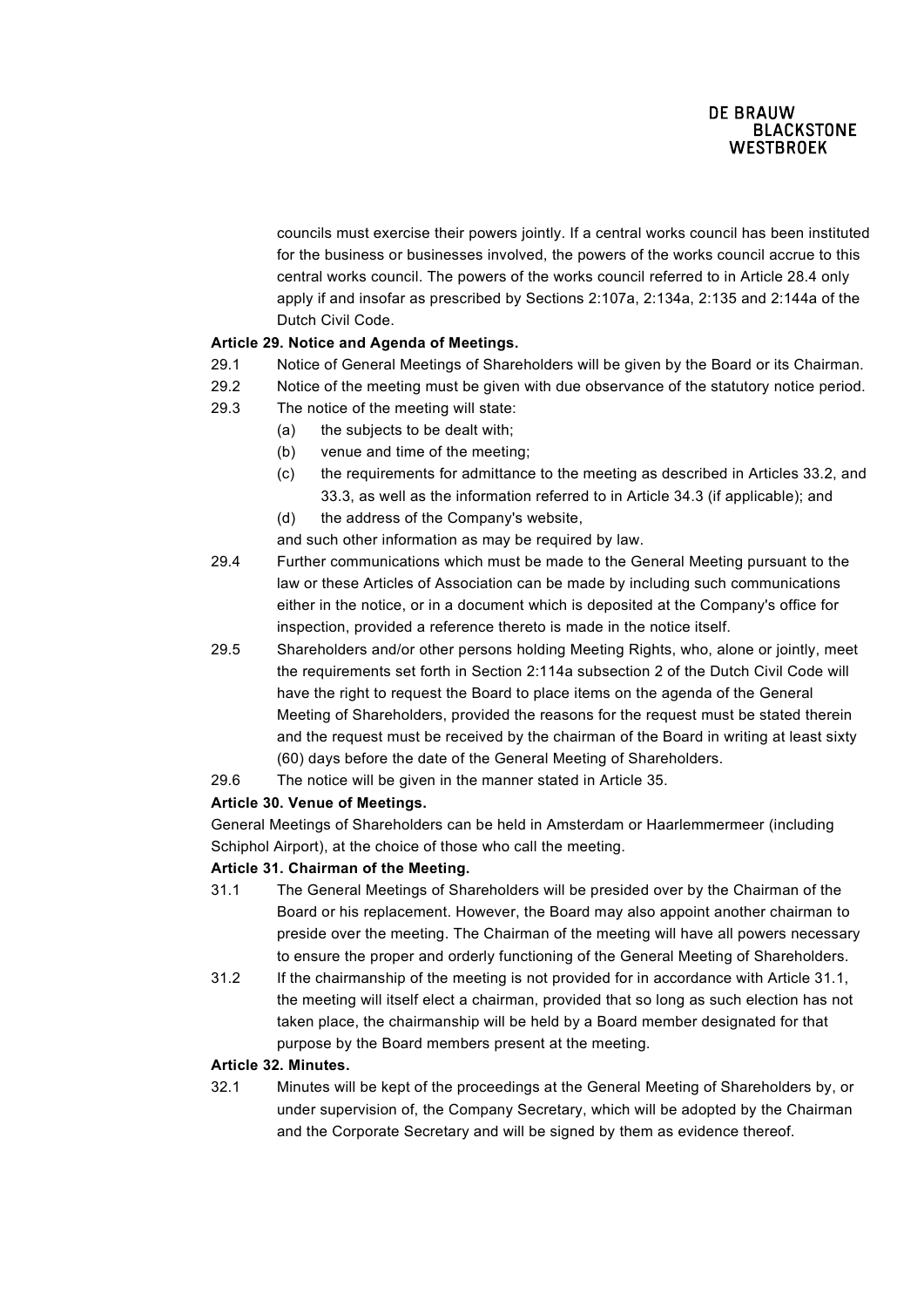32.2 However, the Chairman may determine that notarial minutes will be prepared of the proceedings of the meeting. In that case the co-signature of the chairman will be sufficient.

#### **Article 33. Rights at Meetings and Admittance.**

- 33.1 Each Shareholder and each other person holding Meeting Rights is authorised to attend, to speak at, and to the extent applicable, to exercise his voting rights in the General Meeting of Shareholders. They may be represented by a proxy holder authorised in writing.
- 33.2 For each General Meeting of Shareholders a statutory record date will be applied, in order to determine in which persons voting rights and Meeting Rights are vested. The record date and the manner in which persons holding Meeting Rights can register and exercise their rights will be set out in the notice convening the meeting.
- 33.3 A person holding Meeting Rights or his proxy will only be admitted to the meeting if he has notified the Company of his intention to attend the meeting in writing at the address and by the date specified in the notice of meeting. The proxy is also required to produce written evidence of his mandate.
- 33.4 The Board is authorised to determine that the Meeting Rights and voting rights can be exercised by using an electronic means of communication. If so decided, it will be required that the each person holding Meeting Rights, or his proxy holder, can be identified through the electronic means of communication, follow the discussions in the meeting and, to the extent applicable, exercise the voting right. The Board may also determine that the electronic means of communication used must allow each person holding Meeting Rights or his proxy holder to participate in the discussions.
- 33.5 The Board may determine further conditions to the use of electronic means of communication as referred to in Article 33.4, provided such conditions are reasonable and necessary for the identification of persons holding Meeting Rights and the reliability and safety of the communication. Such further conditions will be set out in the notice of the meeting. The foregoing does, however, not restrict the authority of the chairman of the meeting to take such action as he deems fit in the interest of the meeting being conducted in an orderly fashion. Any non or malfunctioning of the means of electronic communication used is at the risk of the persons holding Meeting Rights using the same.
- 33.6 The Company Secretary will arrange for the keeping of an attendance list in respect of each General Meeting of Shareholders. The attendance list will contain in respect of each person with voting rights present or represented: his name, the number of votes that can be exercised by him and, if applicable, the name of his representative. The attendance list will furthermore contain the aforementioned information in respect of persons with voting rights who participate in the meeting in accordance with Article 33.4 or which have cast their votes in the manner referred to in Article 34.3. The chairman of the meeting can decide that also the name and other information about other people present will be recorded in the attendance list. The Company is authorised to apply such verification procedures as it reasonably deems necessary to establish the identity of the persons holding Meeting Rights and, where applicable, the identity and authority of representatives.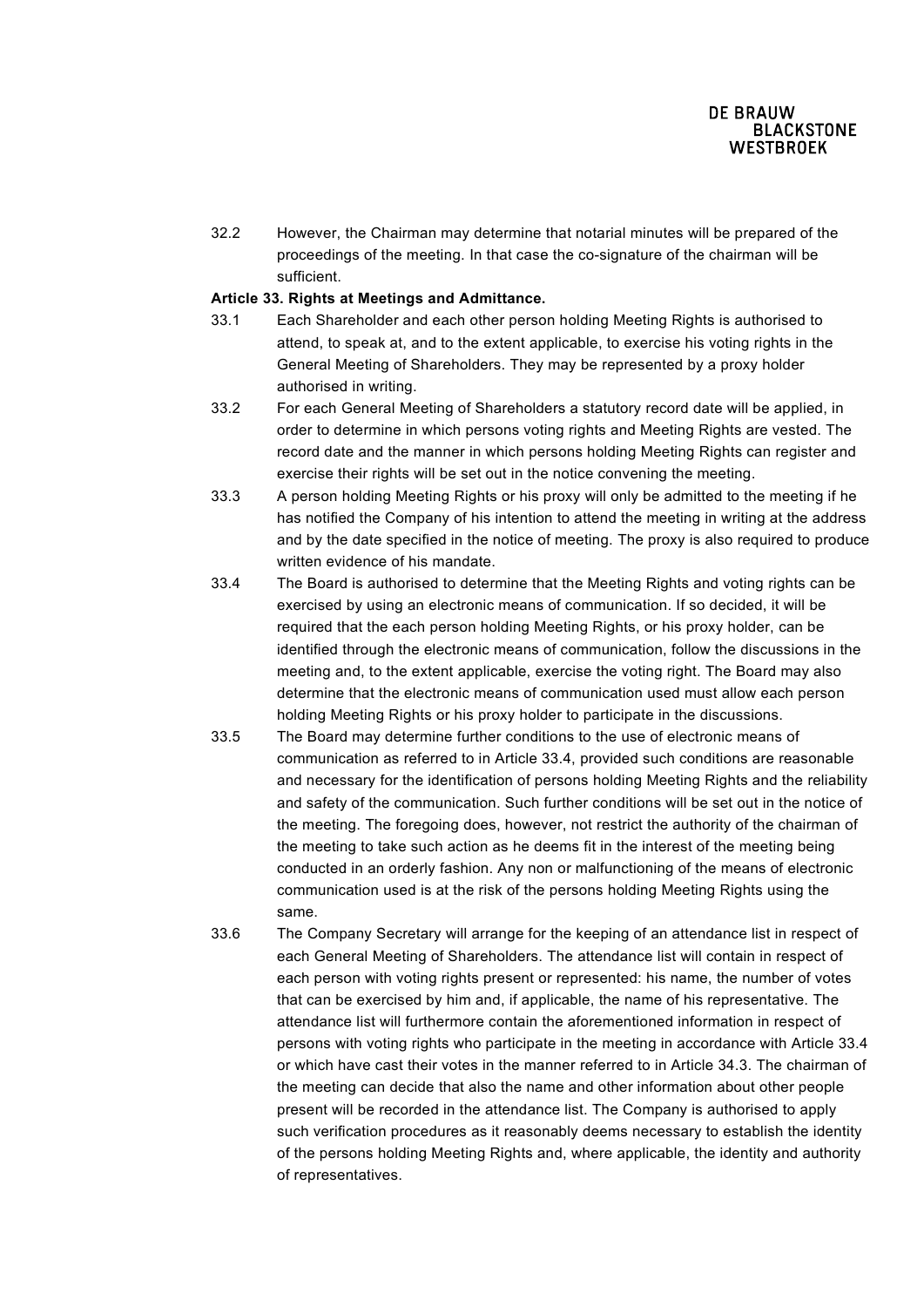- 33.7 The Directors will have the right to attend the General Meeting of Shareholders in person and to address the meeting. They will have the right to give advice in the meeting. Also, the external auditor of the Company is authorised to attend and address the General Meetings of Shareholders.
- 33.8 The chairman of the meeting will decide upon the admittance to the meeting of persons other than those aforementioned in this Article 33, without prejudice to the provisions of Article 28.4.

### **Article 34. Adoption of Resolutions and Voting Power.**

- 34.1 Each Share confers the right to cast one vote.
- 34.2 At the General Meeting of Shareholders, all resolutions must be adopted by an absolute majority of the valid votes cast, except in those cases in which the law or these Articles of Association require a greater majority. If there is a tie in voting, the proposal will thus be rejected.
- 34.3 The Board may determine that votes cast prior to the General Meeting of Shareholders by electronic means of communication or by mail, are equated with votes cast at the time of the General Meeting. Such votes may not be cast before the record date referred to in Article 33.2. Without prejudice to the provisions of Article 33 the notice convening the General Meeting of Shareholders must state how Shareholders may exercise their rights prior to the meeting.
- 34.4 Blank and invalid votes will be regarded as not having been cast.
- 34.5 The chairman of the meeting will decide whether and to what extent votes are taken orally, in writing, electronically or by acclamation.
- 34.6 When determining how many votes are cast by Shareholders, how many Shareholders are present or represented, or what portion of the Company's issued capital is represented, no account will be taken of Shares for which no votes can be cast by law.

### **Article 35. Notices and Announcements.**

- 35.1 Notice of General Meetings of Shareholders will be given in accordance with the requirements of law and the requirements of regulation applicable to the Company pursuant to the listing of its Shares on the stock exchange of Euronext Amsterdam N.V.
- 35.2 The Board may determine that Shareholders and other persons holding Meeting Rights will be given notice of meetings exclusively by announcement on the website of the Company and/or through other means of electronic public announcement, to the extent in accordance with Article 35.1.
- 35.3 Shareholders and other persons holding Meeting Rights may also be given notice in writing. Barring proof to the contrary, the provision of an electronic mail address by a person holding Meeting Rights to the Company will constitute evidence of that Shareholder's consent to the sending of notices electronically.
- 35.4 The provisions of Articles 35.1, 35.2 and 35.3 apply by analogy to other announcements, notices and notifications to Shareholders and other persons holding Meeting Rights.

# **CHAPTER 7. AMENDMENT OF THE ARTICLES OF ASSOCIATION AND DISSOLUTION. Article 36. Amendment of Articles of Association.**

36.1 The General Meeting may pass a resolution to amend the Articles of Association or to dissolve the Company, with an absolute majority of the votes cast, but only on a